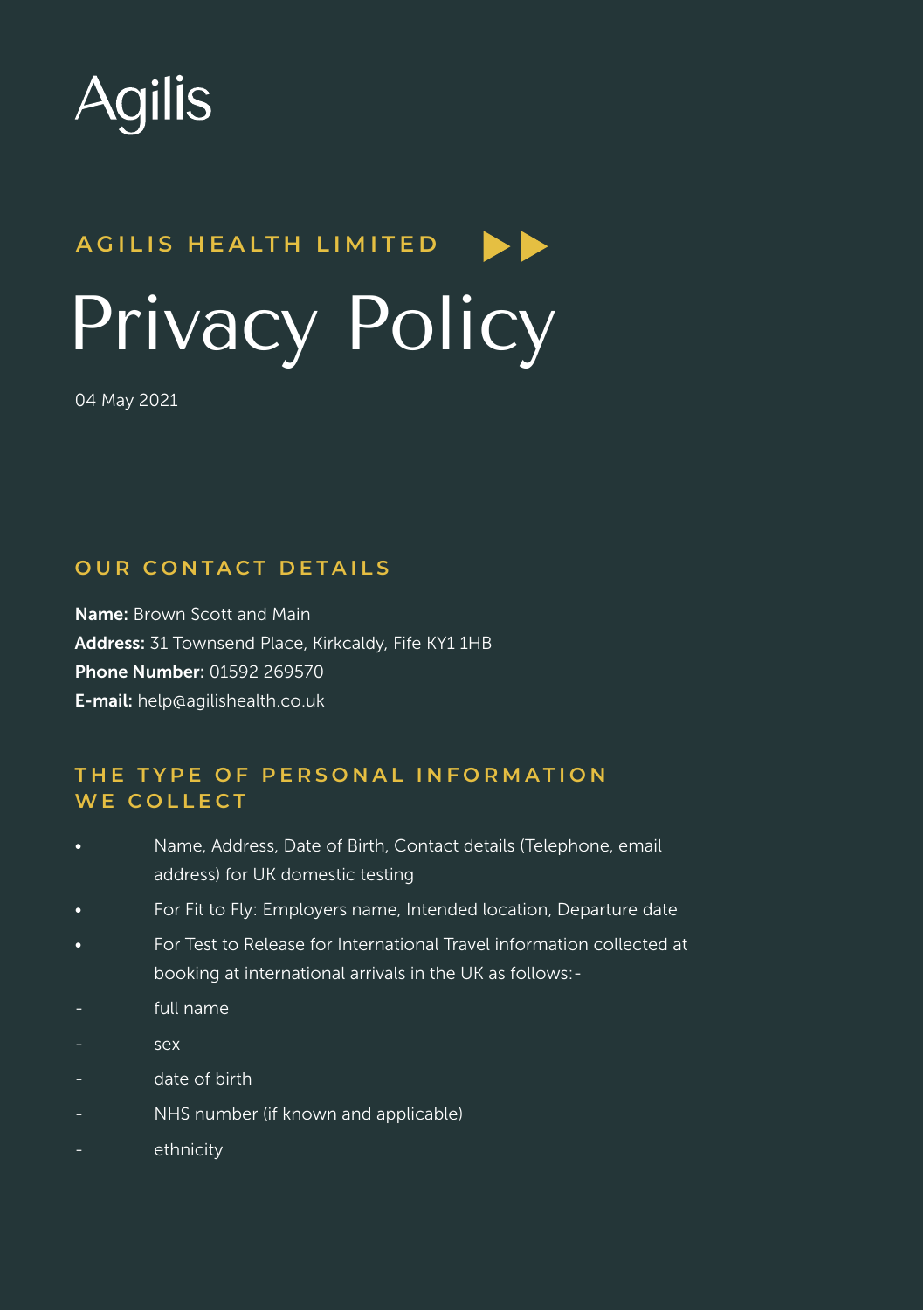

- home address, including postcode, and the address at which they intend to self-isolate (if different)
- email address
- telephone number
- the date of their arrival in the UK
- their coach number, flight number or vessel name (as appropriate)
- the date on which they last departed from or transited through a non-exempt country or territory, or a non-exempt region of a country or territory - a destination not on the travel corridors list
- the country or territory they were travelling from when they arrived in the UK, and any country or territory they transited through as part of that journey
- passport number or ID card reference number

# **HOW WE GET THE PERSONAL INFORMATION AND WHY WE HAVE IT**

Most of the personal information we process is provided to us directly by you for one of the following reasons:

- COVID-19 Swab Testing
- COVID-19 Antigen Testing
- COVID-19 Fit to Fly Certification
- COVID-19 Test to release for international travel

We also receive personal information indirectly, from the following sources in the following scenarios:

• Where your employer has provided your information in pursuit of a company wide COVID-19 testing programme

We use the information that you have given us in order to facilitate the requested tests.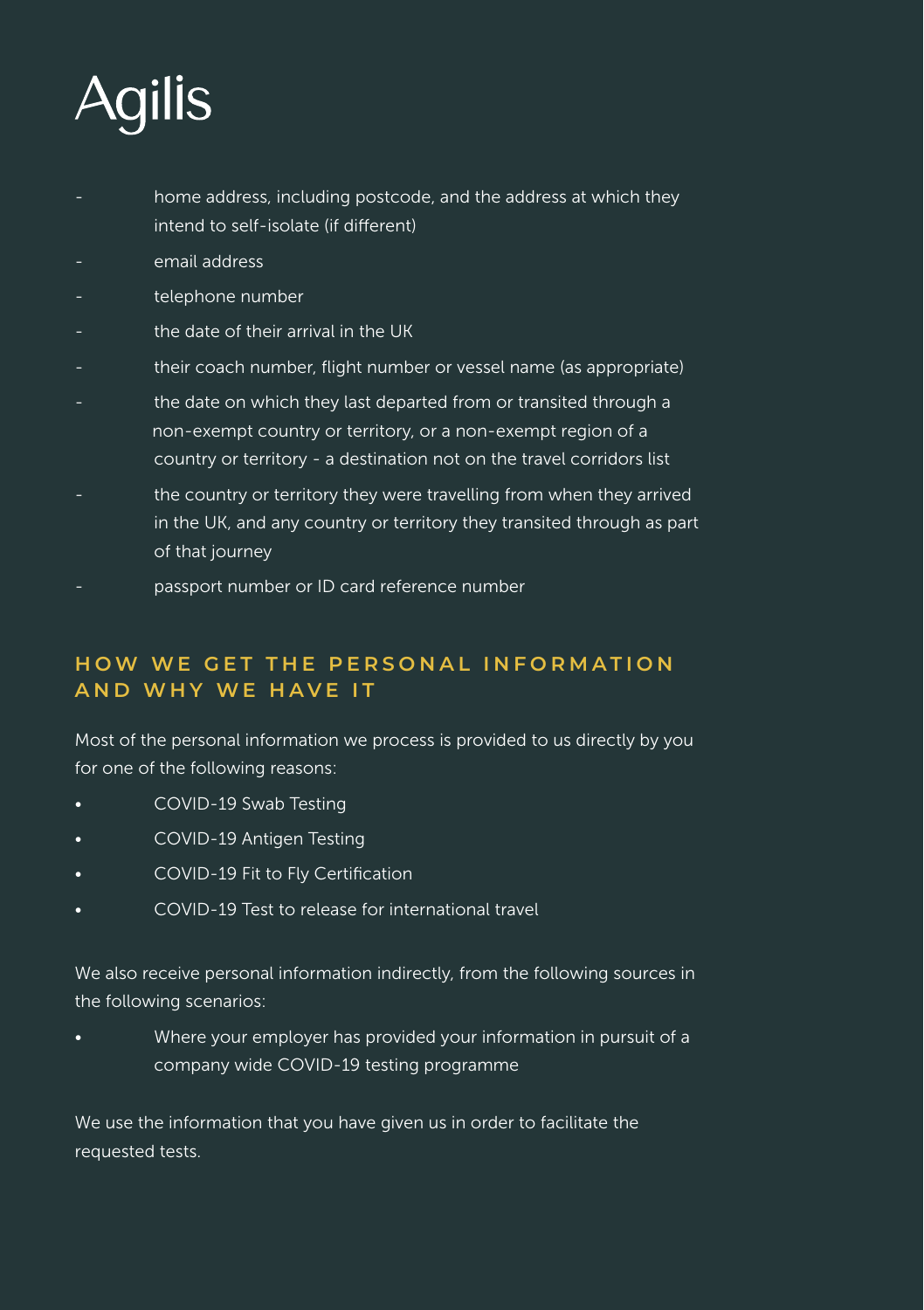

We may share this information with Public Health England or with any other of the devolved UK administrations where there are separate reporting arrangements in place where required.

Under the General Data Protection Regulation (GDPR), the lawful bases we rely on for processing this information are:

(a) Your consent. You are able to remove your consent at any time. You can do this by contacting help@agilishealth.co.uk (b) We have a contractual obligation. (c) Health or Social Care

## **HOW WE STORE YOUR PERSONAL I N F O R M A T I O N**

Your information is securely stored in a secure electronic location administered by ZOHO.

We keep the un-anonymised information to complete the sampling, testing and communication of results process for up to 6 months. This is for administrative reasons, as there is a likelihood you will perform multiple tests with Agilis over this time period. Once the 6 months time frame has been reached, your information is anonymised by deleting your personal identifiers from the database.

Anonymised data may be needed for public health reasons to investigate the spread of COVID-19, and will therefore be securely stored on our database for up to 3 years, at which point it will be removed. Alternatively, anonymised data will be removed from the data base if a period of 12 months passes without you having had any additional test with Agilis Health.

# **YOUR DATA PROTECTION RIGHTS**

Under data protection law, you have rights including: Your right of access - You have the right to ask us for copies of your personal information.